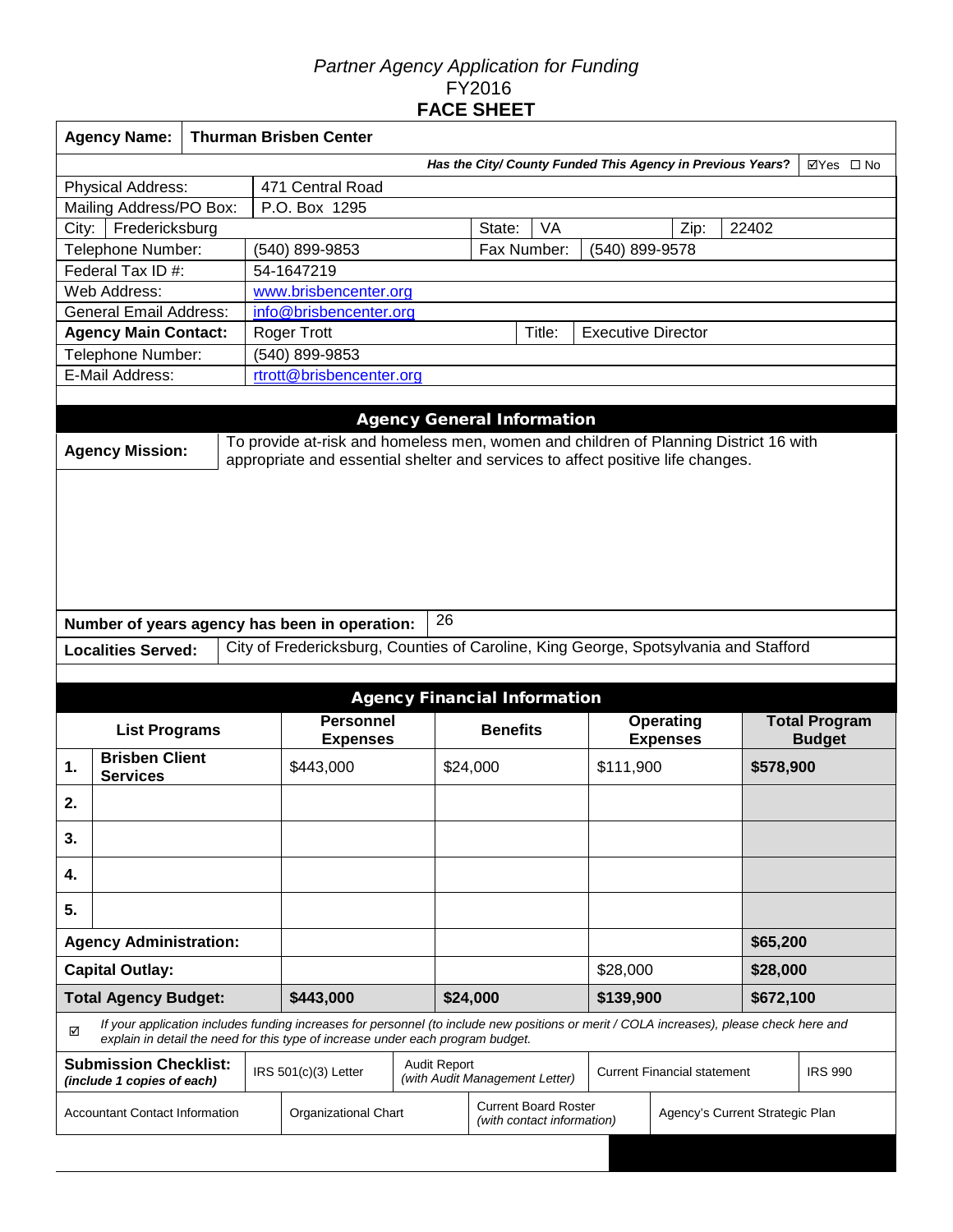*Agency Name: Page 2*

**Thurman Brisben Center** 

### **Agency Administrative Expenses:**

**In the box below, provide an overview of the administrative costs detailed on the face sheet for the agency as a whole. Please provide justification for and specific amounts of administrative costs that are defrayed by locality funds. If your agency is requesting an increase or decrease in administrative funding, please describe, in detail, the reasons for these changes. (The description should not exceed 15 lines of text.)**

Note: We are not using locality funds for administrative costs.

### **Capital Outlay:**

**In the box below, provide an overview of the capital expenses detailed on the face sheet for the agency as a whole. Please provide justification for and specific amounts of capital costs that are defrayed by locality funds. (The description should not exceed 10 lines of text.)**

The Thurman Brisben Center facility and its operating systems have been in continuous service for 11 years. Since 2005, TBC has provided residential services to more than 7,000 unduplicated men, women and children. Budget deficits have delayed important maintenance and replacement of facility equipment.

Specific request is for the following:

- \$5,500 for maintenance to facility HVAC system
- \$5,000 for repair/replacement of commercial kitchen equipment

### **Personnel Expenses (General):**

**In the box below, provide an overview of any increases or decreases in general personnel expenses for the agency. This would include any planned or projected merit or COLA increases, or new positions being**  Also include a description of any changes to agency benefits structure or cost. **(The description should not exceed 10 lines of text.)**

Personnel Expenses:

- January 2014 was the first 2.5% cost of living or pay increase employees have received in four years.
- **Decreases:** For FY 2015 benefit costs for FT staff were reduced by a total of approximately \$9,000. **Increases:**
- Requesting funding for a new PT employment coordinator position (est. annual cost \$18,000) and a new PT case manager position (est. annual cost \$20,000).
- Purpose of both these new positions is to dramatically increase agency effectiveness by providing new and more intensive support to all clients in the critical areas of obtaining employment and successfully re-housing. Intended impact is to reduce client days in shelter and open beds for large number of homeless persons currently denied services due to lack of space.
- 2 PT (1FTE) shift coordinators positions were added to staff in mid FY 2015 at a cost of \$10/hr to increase safety and security on the third shift (est. annual cost \$25,000).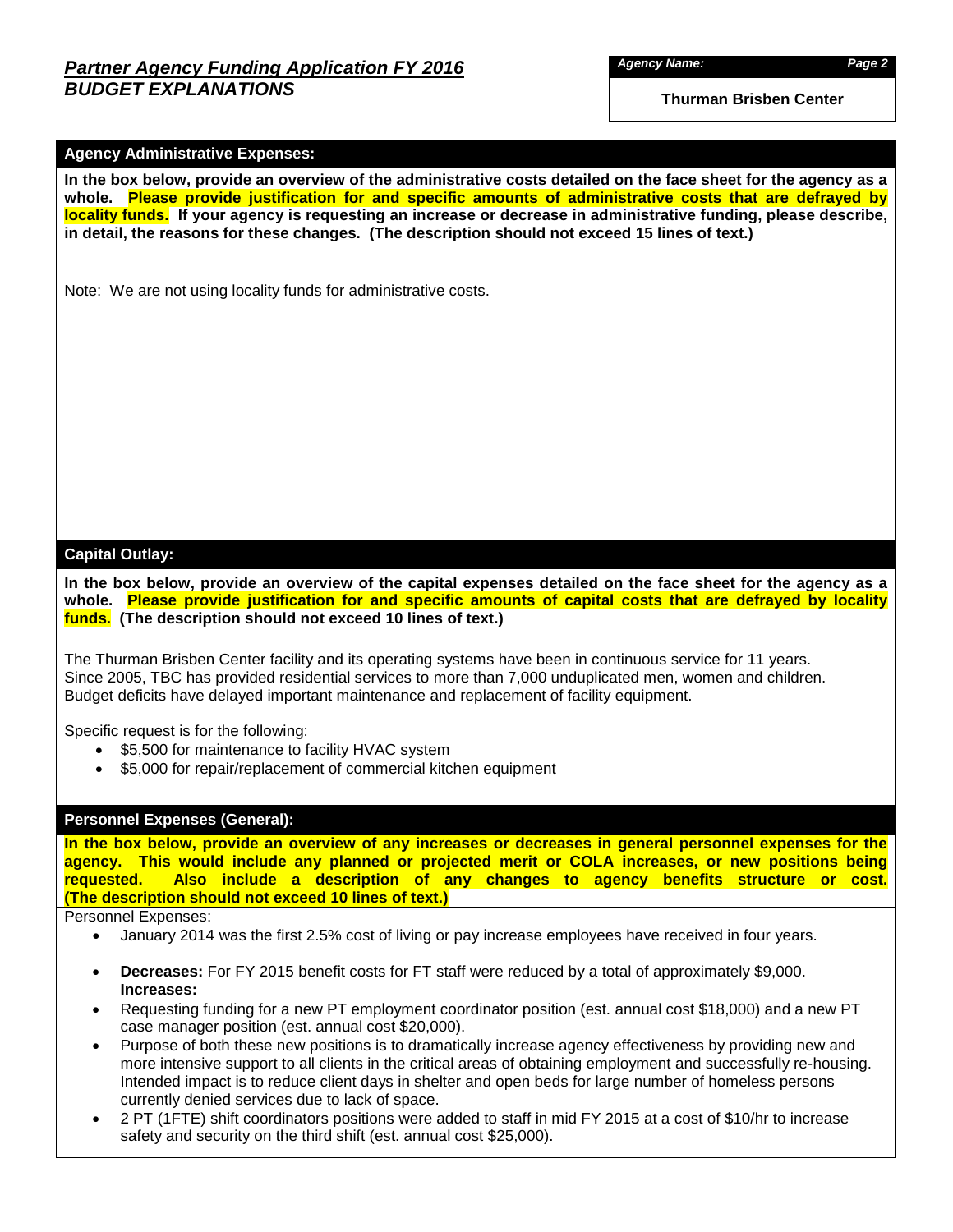# *Partner Agency Funding Application FY 2016 BUDGET EXPLANATIONS*

*Agency Name: Page 3*

**Thurman Brisben Center** 

| <b>Budget Information</b>                                                                                                                                                                                      |                                                             |            |            |  |  |  |  |  |  |  |  |
|----------------------------------------------------------------------------------------------------------------------------------------------------------------------------------------------------------------|-------------------------------------------------------------|------------|------------|--|--|--|--|--|--|--|--|
| Please complete the following chart with the financial information for the agency as a whole. In each area include the<br>budget specifically allocated to your agency from each locality/entity listed below. |                                                             |            |            |  |  |  |  |  |  |  |  |
|                                                                                                                                                                                                                | FY2014 Actual<br>FY2015 Budgeted<br><b>FY2016 Projected</b> |            |            |  |  |  |  |  |  |  |  |
| <b>Caroline</b>                                                                                                                                                                                                | \$750                                                       | \$1,000    | \$1300     |  |  |  |  |  |  |  |  |
| Fredericksburg                                                                                                                                                                                                 | \$65,210                                                    | \$72,710   | \$94,523   |  |  |  |  |  |  |  |  |
| <b>King George</b>                                                                                                                                                                                             | \$4,000                                                     | \$4,000    | \$5200     |  |  |  |  |  |  |  |  |
| Spotsylvania                                                                                                                                                                                                   | \$40,000                                                    | \$49,750   | \$64,675   |  |  |  |  |  |  |  |  |
| <b>Stafford</b>                                                                                                                                                                                                | \$68,500                                                    | \$67,687   | \$87,993   |  |  |  |  |  |  |  |  |
| <b>United Way</b>                                                                                                                                                                                              | \$40,000                                                    | \$25,000   | \$30,000   |  |  |  |  |  |  |  |  |
| <b>Grants - State Housing</b>                                                                                                                                                                                  | \$153,753                                                   | \$122,936* | \$108,868* |  |  |  |  |  |  |  |  |
| <b>Client Fees</b>                                                                                                                                                                                             | -0-                                                         | -0-        | -0-        |  |  |  |  |  |  |  |  |
| <b>Fundraising</b>                                                                                                                                                                                             | \$212,510                                                   | \$211,000  | \$220,000  |  |  |  |  |  |  |  |  |
| <b>Other</b> (explain below)                                                                                                                                                                                   | \$21,223                                                    | \$16,900   | \$18,000   |  |  |  |  |  |  |  |  |
| <b>Total Agency Budget</b><br>for PD16                                                                                                                                                                         | \$605,946                                                   | \$570,983  | \$630,559  |  |  |  |  |  |  |  |  |
|                                                                                                                                                                                                                |                                                             |            |            |  |  |  |  |  |  |  |  |

Detail below what is included in the category 'Other':

- \* This figure reflects a current freeze on reimbursement and very likely elimination of \$25,000 in Child Services Coordination funding to Brisben, Empower House and Hope House that was a part of the Brisben FY 2014 State-Housing Solutions Grant.
- **Note: HUD/State DHCD "Housing First" initiative has been reducing funding for emergency shelter operations, like Brisben. This has occurred without any significant lessening of demand for Brisben services. In FY 2014 884 persons were denied shelter due to lack of space.**
- **FY 2016 anticipated State funding for Brisben is estimated to be \$108,868, representing a reduction of \$44,885 and a 29% cut in total funding from FY 2014 levels.**
- The "Other" category includes miscellaneous income such as USDA, FEMA and account interest.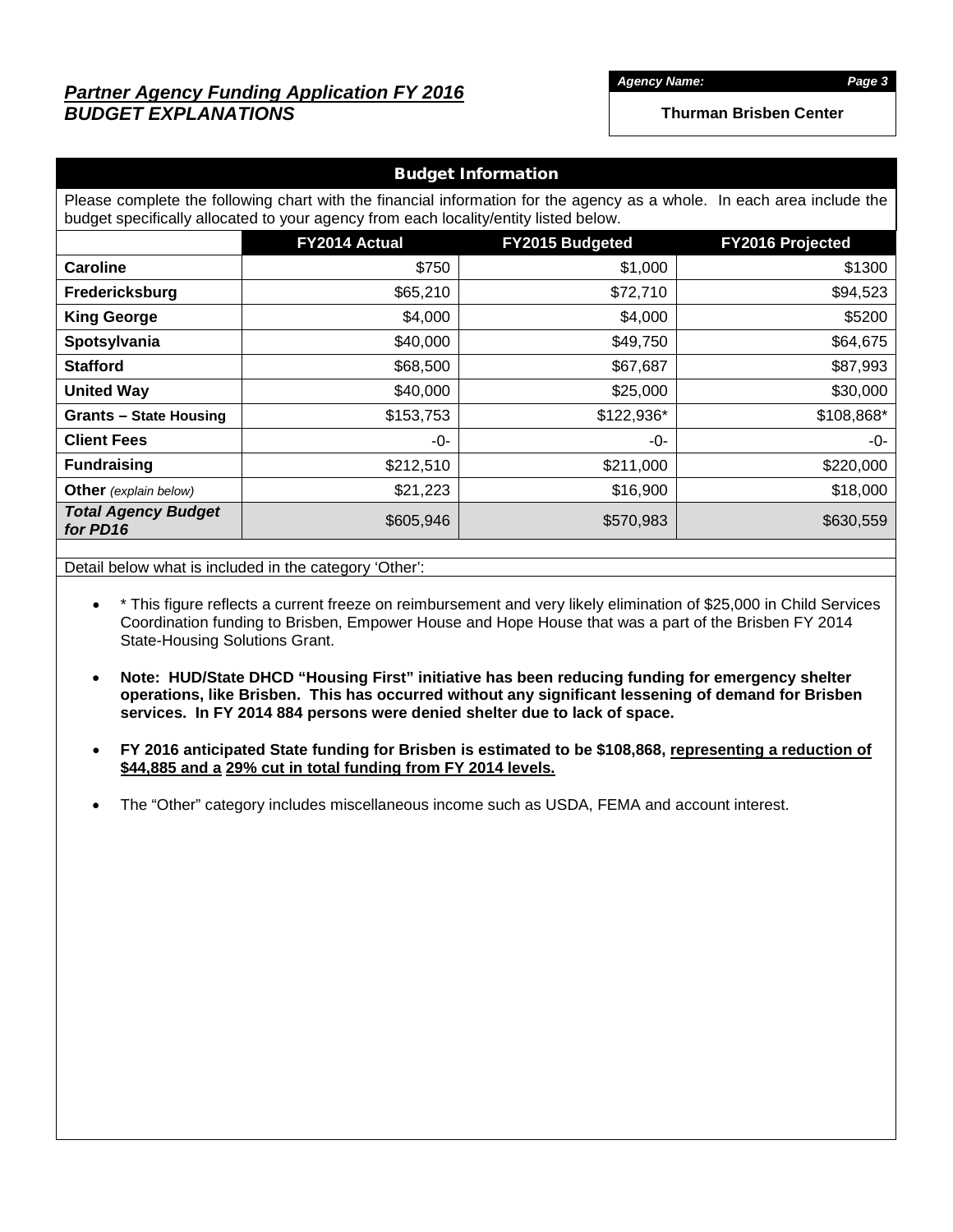# *Partner Agency Funding Application FY 2016 BUDGET EXPLANATIONS*

**Thurman Brisben Center** 

Please detail below any legislative initiatives or issues that may impact the agency for the upcoming year and how you are planning for them. This could include new legislation that may increase or decrease projected funding at any level (Federal/State/Local), or could affect grants or designated funds as they are currently received. If you are aware of "outside" funding sources that will expire or be reduced on a set cycle or date, please note those below and how you are planning for them.

- FY 2015 There is a current freeze on reimbursement, with very likely elimination of \$25,000 in Child Services Coordination funding to Brisben, Empower House and Hope House.
- This \$25,000 was a part of Brisben's FY 2014 State- Housing Solutions grant and was used to pay the salary of a case manager who works with homeless children and families. Brisben has only 2 case managers.
- FY 2015 and 2016 HUD/State DHCD "Housing First" ongoing initiative has been reducing funding for emergency shelters operations, like Brisben. This has occurred without any significant lessening of demand for Brisben services.
- Brisben is a participant in rapid re-housing, a key strategy in the "Housing First" initiative. It prioritizes placing clients into non-shelter housing as rapidly as possible. Often this requires the sponsoring organization to provide initial temporary funding for this housing. This places even greater emphasis on client employment status and adequate earned income/benefits. Brisben does not have an employment coordinator who can provide the necessary support to clients who often have high barriers to employment.
- Rapid re-housing also extends the duration of critical case management support to clients to months beyond the shelter stay for things like budgeting, bill paying, landlord/tenant relationships.
- Additionally, this case management support must now be delivered at client locations across the community, while also meeting the continuing case management demands of the 80-bed shelter. Brisben currently has two case managers, with a likely reduction to one case manager due to the FY 2015 budget deficit and potential loss of state CSC funding.

Please detail below any identified agency needs or areas of concern that are currently not being addressed in your funding request. This could include training or technical assistance for specific areas, administrative support for a program or service, evaluation of current programs, or consultation for strategic planning, board support, or fundraising.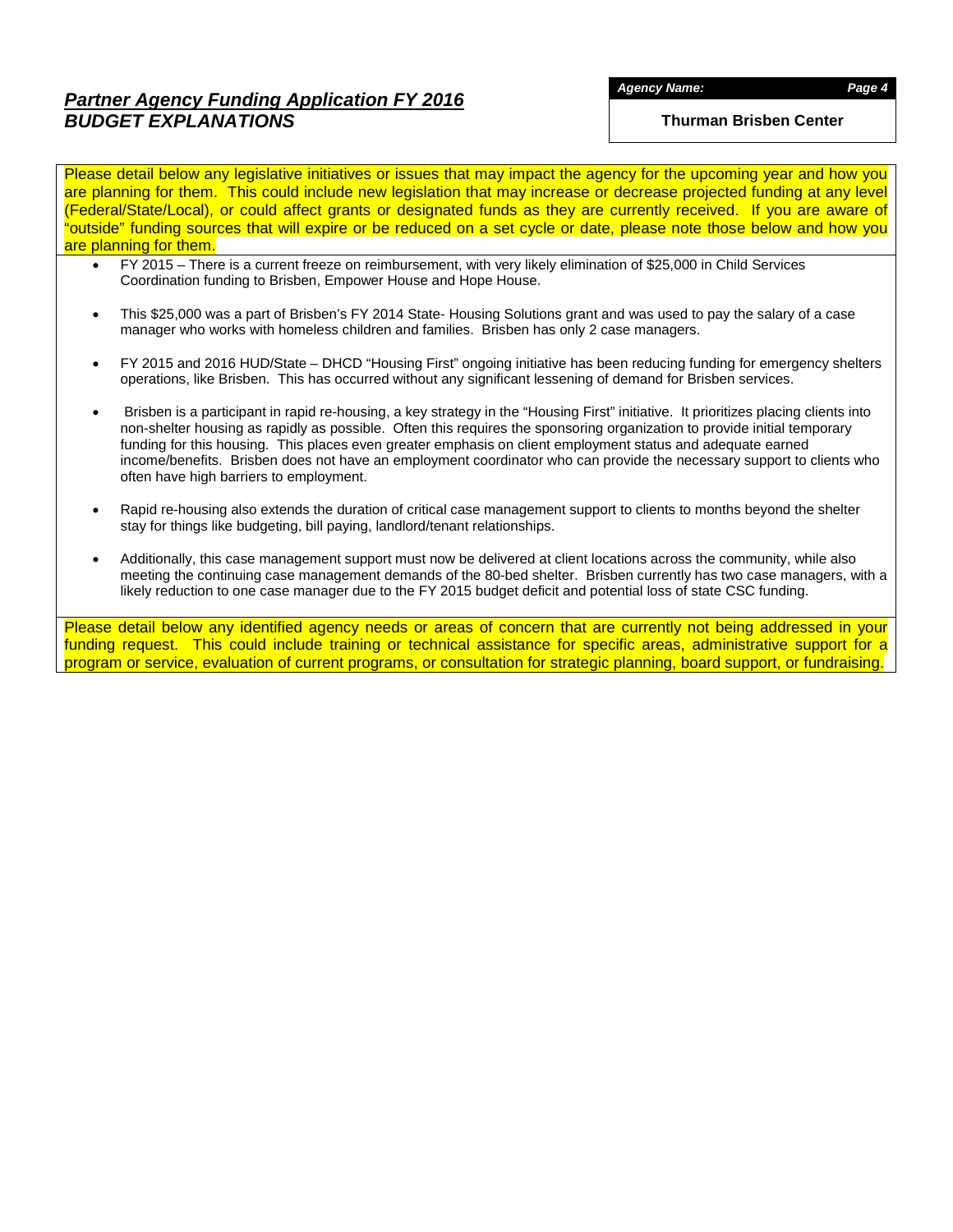NA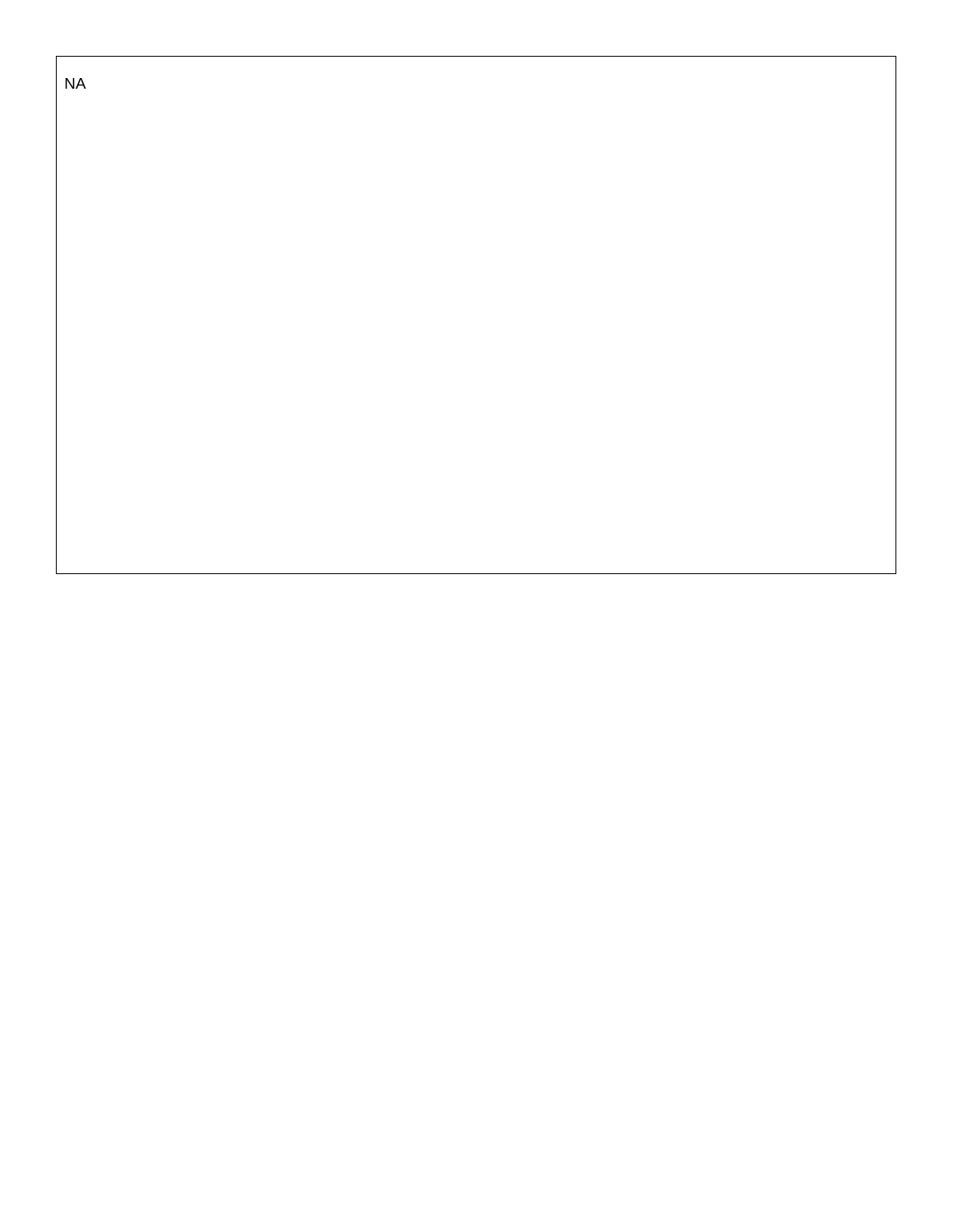**Thurman Brisben Center** 

### **Please use the area below to provide any locality specific notes or statements that may be relevant to your application.**

#### City of Fredericksburg:

FY 2014 Number of Clients reporting this jurisdiction as their residence prior to shelter: 197

FY 2014 Total average cost is approx. \$23.00 per client/per day. Total costs for above clients served = \$222, 109

Note: the average daily cost of \$23 provides safe and secure 24-hour a day staffed shelter. It includes meals, case management support, a wide range of support programs, laundry and access to computers and the internet.

FY 2014 estimated Brisben total client costs for the locality: \$222,019 FY 2016 requested locality funding (\$94,523): Percentage of above Brisben costs: 43%

#### Caroline County:

FY 2014 Number of Clients reporting this jurisdiction as their residence prior to shelter: 24

FY 2014 Total average cost is approx. \$23.00 per client/per day. Total costs for above clients served =\$27,048

Note: the average daily cost of \$23 provides safe and secure 24-hour a day staffed shelter. It includes meals, case management support, a wide range of support programs, laundry and access to computer and the internet.

FY 2014 estimated Brisben total client costs for the locality: \$27,048 FY 2014 requested locality funding (\$1300): Percentage of above Brisben costs: 5%

### King George County:

FY 2014 Number of Clients reporting this jurisdiction as their residence prior to shelter: 30

 $FY$  2014 total average cost is approx. \$23.00 per client/per day. Total costs for above clients served = \$33,810

Note: The average daily cost of \$23 provides safe and secure 24-hour a day staffed shelter. It includes meals, case management support, a wide range of support programs, laundry and access to computers and the internet.

FY 2014 estimated Brisben total client costs for the locality: \$33,810 FY 2016 requested locality funding (\$5200): Percentage of above Brisben costs: %15

#### Spotsylvania County:

FY 2014 Number of Clients reporting this jurisdiction as their residence prior to shelter: 182

FY 2014 Total average cost is approx. \$23.00 per client/per day. Total costs for above clients served = \$205,114

Note: The average daily cost of \$23 provides safe and secure 24-hour a day staffed shelter. It includes meals, case management support, a wide range of support programs, laundry and access to computers and the internet.

FY 2014 estimated Brisben total client costs for the locality: \$205,114 FY 2016 requested locality funding (\$64,675): Percentage of above Brisben costs: 32%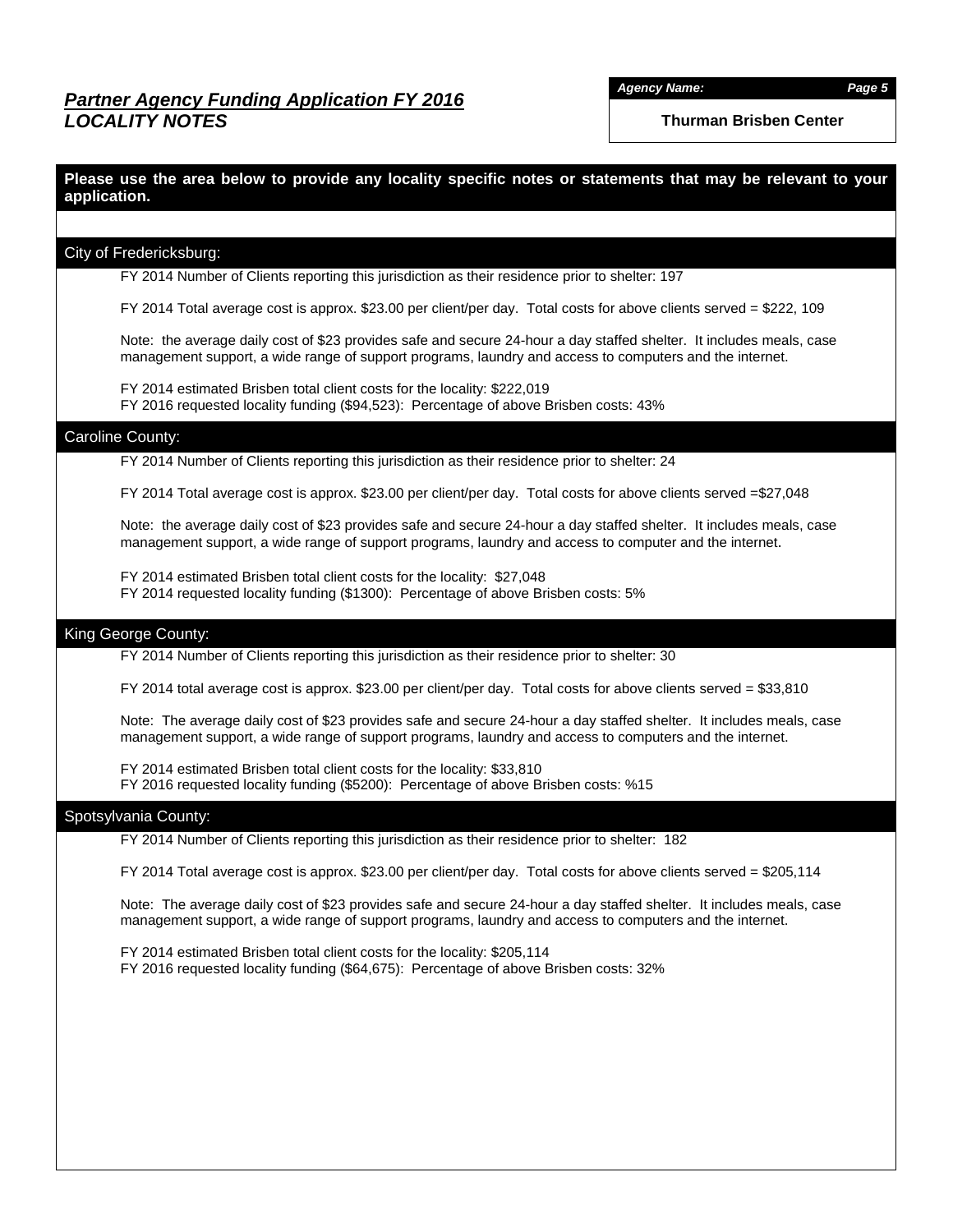FY 2014 Number of Clients reporting this jurisdiction as their residence prior to shelter: 102

FY 2014 Total average cost is approx. \$23.00 per client/per day. Total costs for above clients served = \$114,994

Note: The average daily cost of \$23 provides safe and secure 24-hour a day staffed shelter. It includes meals, case management support, a wide range of support programs, laundry and access to computers and the internet.

FY 2014 estimated Brisben total client costs for the locality: \$114,954 FY 2016 requested locality funding (\$87,993): Percentage of above Brisben costs: 77%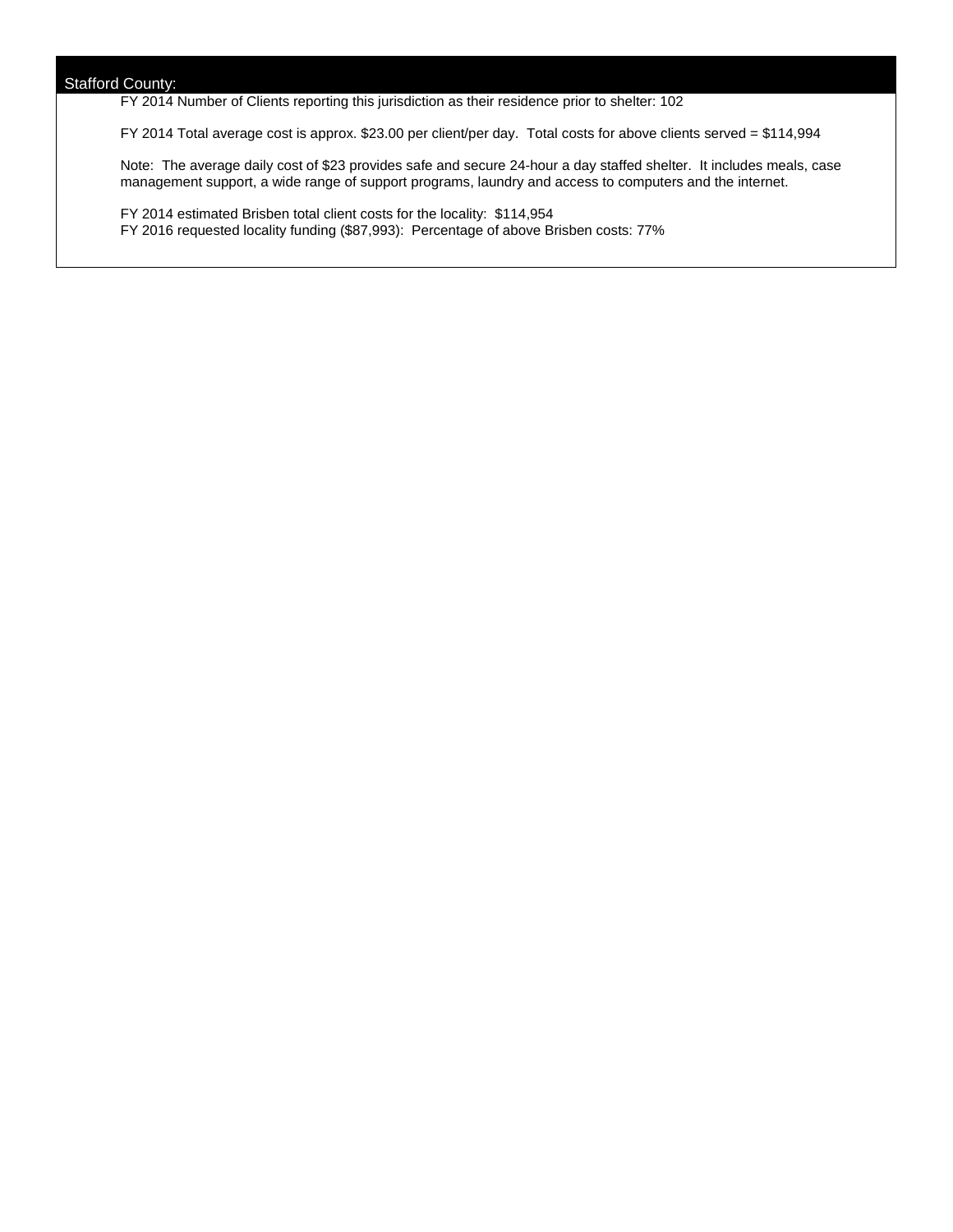**Brisben Client Services** 

# Each agency submitting a funding request must fill out the following pages for <u>*each program*</u> serving citizens within the region and for which funding is requested. Any incomplete applications or programs that do not have a full application will not be considered for funding. PLEASE do not include any unrequested information. Each locality reserves the right to request additional information once the application has been submitted.

| <b>Program Name:</b>    | <b>Client Services</b>      |        | Is this a new program?    | □ Yes ☑ No |
|-------------------------|-----------------------------|--------|---------------------------|------------|
| <b>Program Contact:</b> | Roger Trott                 | Title: | <b>Executive Director</b> |            |
| Telephone Number:       | $(540)$ 899-9853 - ext. 118 |        |                           |            |
| E-Mail Address:         | rtrott@brisbencenter.org    |        |                           |            |
|                         |                             |        |                           |            |

### **1. Program Purpose/Description:** *(the following description should not exceed 10 lines of text)*

Thurman Brisben Center is a full service residential emergency homeless shelter serving the surrounding counties of Caroline, King George, Spotsylvania, Stafford and the city of Fredericksburg. It is the foundation of the greater community's response to homelessness. The Brisben 80-bed residential facility provides hundreds of homeless men, women and families with children safe and secure shelter in a facility staffed 24/7, 365 days a year. The Center operates extremely frugally at a FY 2014 average cost of approx. \$23 per client/per day. This provides staffed shelter, meals, case management, program services, laundry, as well as computer and internet access.

The Center also offers a structured program to help them regain and maintain self-sufficiency and independence. We provide our clients with assistance in finding employment, securing their GED, financial literacy/budgeting, addressing medical issues and finding housing. Families with children are provided this same assistance with additional services for their children. We work hard to ensure that everyone that walks through our doors walks through another – into their own home.

**2. Justification of Need:** *(Please state clearly why this service should be provided to the citizens of the region and why the localities should consider this funding request. If this is a new program, be sure to include the benefit to the region for funding a new request. The following should not exceed 10 lines of text, and should include the most recent data available.)*

The Thurman Brisben Center is the greater community's full service, year-round, residential emergency homeless shelter and the foundation of PD 16's response to homelessness. The Center is open and staffed 24 hours a day, 7 days a week, 365 days a year and provides a safe and secure environment for those who otherwise would be living in cars, in the woods, or on the street. The Center is configured to serve 80 men, women and children at any given time and serves as a critical port in the storm for those experiencing homelessness and in greatest need. In FY 2014 the Center served 550 individuals and had to turn away 884 individuals due to lack of space.

**3. Program Collaboration:** *(The following should describe, in detail, examples of collaborative efforts and key partnerships between your program and other programs or agencies in the area, and should not exceed 10 lines of text.)*

- Brisben closely partners and coordinates with over 35 churches, other faith based and civic organizations to plan, schedule, deliver food, prepare the meal and serve the client evening meal. The meal is provided 365 evenings a year to 70-90 clients and guests at the facility.
- Brisben is an active leader and key provider in the Community Continuum of Care (CoC) and in the Pursuit of Housing Initiative, closely planning and working on a daily and weekly basis with our partners to more effectively and efficiently address homelessness in PD 16.
- Brisben is a funded and a full participant in the Rappahannock United Way Partner Program.
- Brisben actively collaborates on facility improve projects with organizations such as the Jewish Synagogue, AARP and the Fredericksburg Area Association of Realtors (FAAR).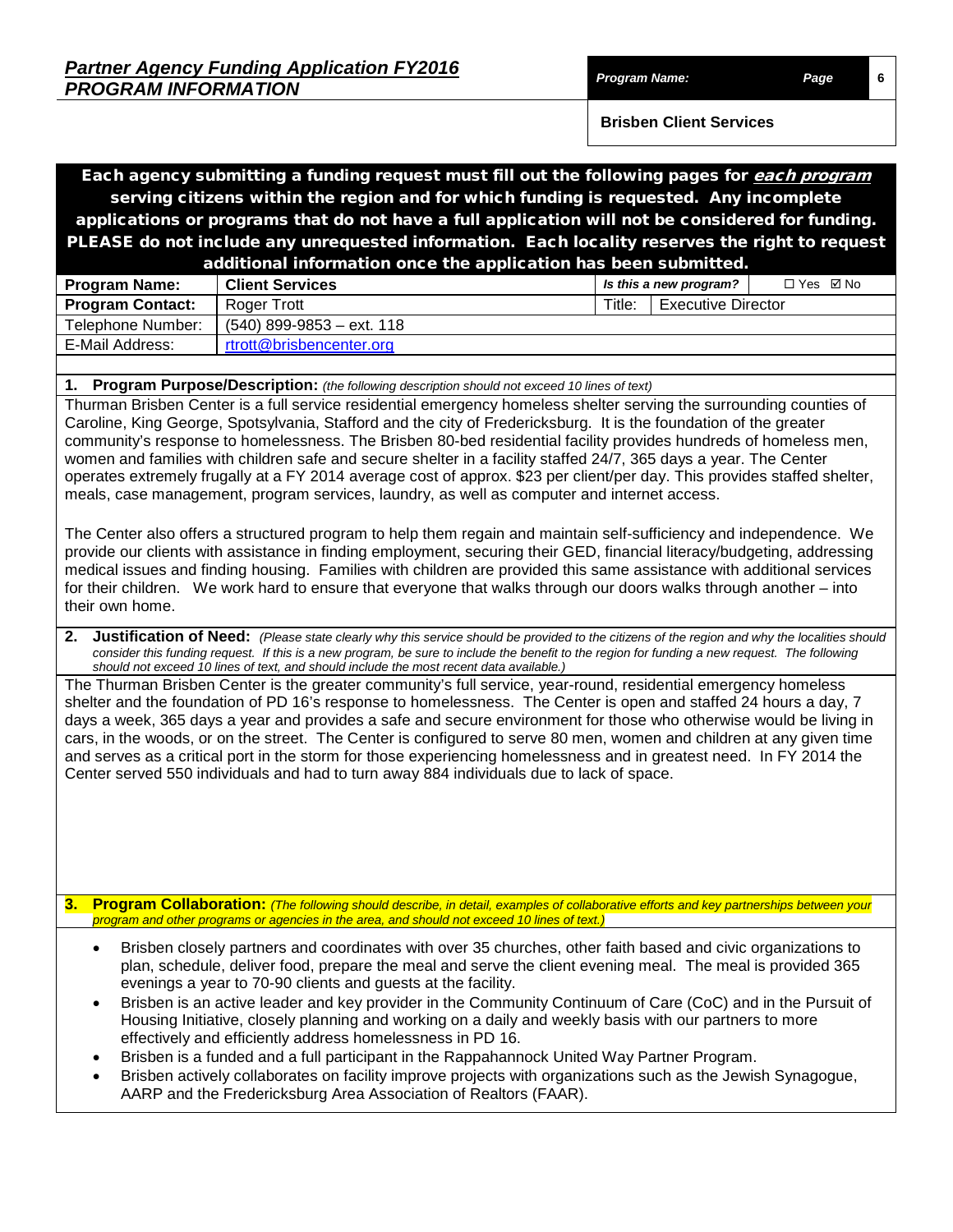# *Partner Agency Funding Application FY 2016 PROGRAM INFORMATION*

**Brisben Client Services** 

**4. Program Audience and Service Delivery:** *(The following should describe the program's intended audience or client base and how those clients are served. This should include the location of the service and what geographic areas are served or targeted for service. If your program has specific entry or application criteria, please describe it below. Please do not exceed 10 lines of text.)*

Thurman Brisben Center (TBC) facility provides safe and secure temporary shelter and direct program services to hundreds of homeless men, women and children of Planning District 16, which includes the city of Fredericksburg and the counties of Caroline, King George, Spotsylvania and Stafford. Services are primarily provided at the staffed 24hr/ 7days a week residential facility. Case management support is provided off-site to shelter residents being re-housed. Services are designed to support clients in overcoming housing, financial and employment barriers in order to return to permanent housing as quickly as possible. Client status is monitored regularly and reviewed at 30-day increments. Clients may stay for up to 90 days and based on circumstances some high barrier clients may require additional time. TBC is physically located in the Fredericksburg Battlefield Industrial Park in the City of Fredericksburg. TBC will serve households outside of PD16 but only for one to seven days. In FY 2014 only fifteen individuals outside of PD 16 were served.

**5. Client Fees:** *(Please describe the fees clients must pay for the services provided in this program, and how those fees are determined.)*

TBC never charges for services.

**6.** Budget Information: (Please complete the following chart with the financial information for this program. In each area include the dollars *specifically allocated/requested for this program.)*

|                                         | FY2014 Actual | FY2015 Budgeted | <b>FY2016 Projected</b> |
|-----------------------------------------|---------------|-----------------|-------------------------|
| Caroline                                | \$750         | \$1,000         | \$1300                  |
| Fredericksburg                          | \$65,210      | \$72,710        | \$94,523                |
| <b>King George</b>                      | \$4,000       | \$4,000         | \$5200                  |
| Spotsylvania                            | \$40,000      | \$49,750        | \$64,675                |
| <b>Stafford</b>                         | \$68,500      | \$67,687        | \$87,993                |
| <b>United Way</b>                       | \$40,000      | \$25,000        | \$30,000                |
| <b>Grants-State Housing</b>             | \$153,753     | \$122,936*      | \$108,868*              |
| <b>Client Fees</b>                      | -0-           | -0-             | -0-                     |
| <b>Fundraising</b>                      | \$212,510     | \$211,000       | \$220,000               |
| <b>Other</b>                            | \$21,223      | \$16,900        | \$18,000                |
| <b>Total Program Budget</b><br>for PD16 | \$605,946     | \$570,983       | \$630,559               |

**Please indicate, in detail, reasons for increases or decreases in the amounts requested for FY2016. Include whether these changes come from increases in personnel, benefits, or operating expenses. If an increase is being requested, please describe the impact not receiving an increase would have on the program. In particular, please describe in detail if any increase is sought for new positions or personnel.**

- Brisben has operated with a budget short fall for three consecutive years and operates on less than 3 months operating reserves. It operates extremely frugally but operating costs on average for FY 2014 were approx. \$50,000 per month for the 80 bed facility.
- HUD/State DHCD "Housing First" has significantly been reducing funding for community emergency shelter operations, like Brisben. This has occurred without any significant lessening of demand for Brisben services.
- FY 2016 anticipated State funding for Brisben is \$108,868, representing a reduction of \$44,885 and a 29% cut in total funding from FY 2014 levels.
- Brisben is also a full partner in "Housing First" and needs key staff positions to more effectively and efficiently prepare and place clients into "living wage" jobs and into permanent housing. An intended outcome would be to shorten the client days in shelter and place a higher percentage of clients into permanent housing.
- An additional result would be more shelter beds would become available to address the hundreds of homeless turned away each year due to lack of space at Brisben.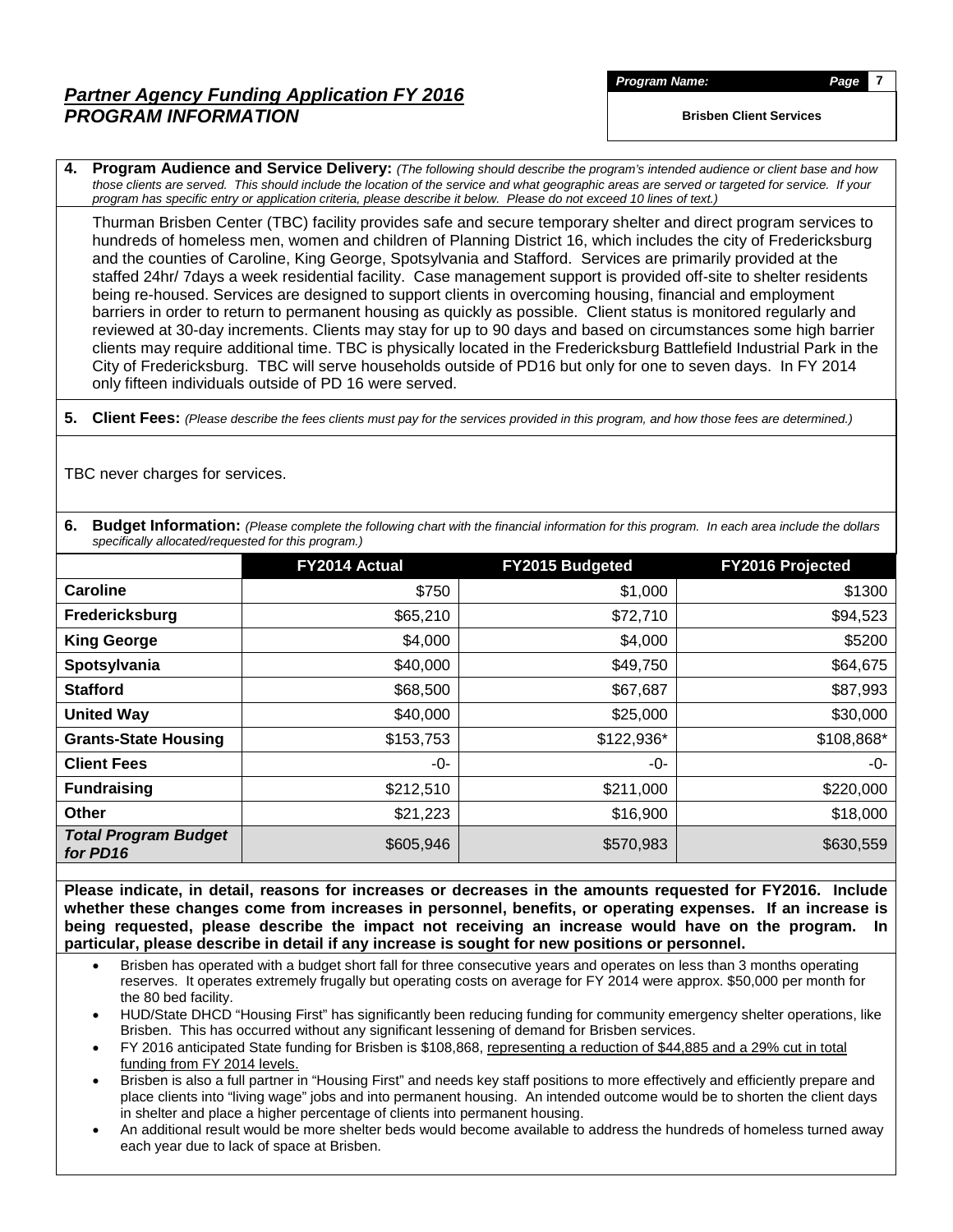### **Key positions are:**

A new PT employment coordinator position (est. annual cost \$18,000) and a new PT case manager position (est. annual cost \$20,000). Purpose of both these two new PT positions is to dramatically increase agency effectiveness by providing new and more intensive support to all clients in the critical areas of obtaining employment and successfully re-housing. Intended impact is to reduce client days in shelter and open beds for the hundreds of homeless persons annually denied services due to lack of space.

• 2 PT (1FTE) shift coordinators positions were added to staff in mid FY 2015 at a cost of \$10/hr to increase safety and security on the third shift (est. annual cost \$25,000).

**Factors supporting Capital/Operating Needs:**

- The Thurman Brisben Center facility is 11 years old
- Since 2005, TBC has provided residential services to more than 7,000 unduplicated men, women and children. Budget restraints have delayed important maintenance and replacement of facility equipment.
- Key operational maintenance/replacement must be completed now in order to maintain operations at the Thurman Brisben Center facility and to protect the community's original investment in the Center.

Specific request is for the following:

- \$5,500 for maintenance to facility HVAC system
- \$5,000 for repair/replacement of commercial kitchen equipment

### *Partner Agency Funding Application FY 2016 PROGRAM INFORMATION*

*Program Name: Page* **8 Brisben Client Services** 

**7. Goals, Objectives, & Evaluation:** *(Please provide the following information regarding the goals and objectives for your program.*  Space has been provided for two goals, with two objectives per goal. If your agency is funded by the United Way, please include a copy of your *Logic Model for this program as a supplemental attachment. Individual descriptions should not exceed 5 lines of text.)*

### **Program Goal 1:**

Increase the percentage of clients who return to permanent housing.

### **Objectives:**

- 1a. **•** 25% will move from shelter to permanent housing.
- **1b.** Reduce the average number of client days in shelter.

### **Program Goal 2:**

Clients develop and maintain financial stability.

**Note: This goal aligns with Rappahannock United Way focus areas of Education, Income and Health.**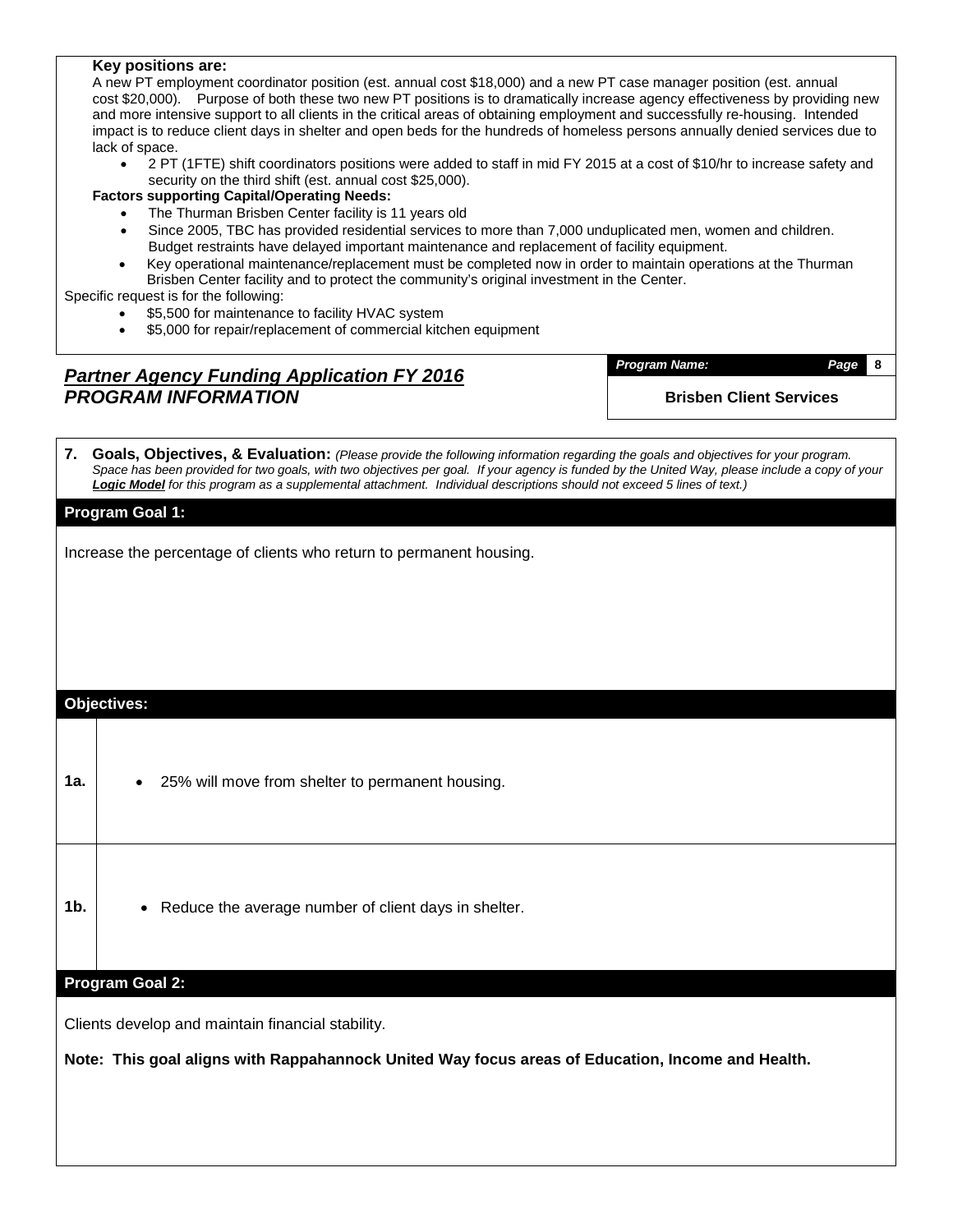|        | <b>Objectives:</b>                                           |                                                                                                                                                                                                       |                                                                                                                                     |
|--------|--------------------------------------------------------------|-------------------------------------------------------------------------------------------------------------------------------------------------------------------------------------------------------|-------------------------------------------------------------------------------------------------------------------------------------|
| 2a.    | $\bullet$                                                    | Clients actively participate in job readiness plan.                                                                                                                                                   |                                                                                                                                     |
| $2b$ . |                                                              | Clients learn how to properly manage, budget and save income.                                                                                                                                         |                                                                                                                                     |
|        | <b>PROGRAM INFORMATION</b>                                   | <b>Partner Agency Funding Application FY 2016</b>                                                                                                                                                     | <b>Program Name:</b><br>Page<br>9<br><b>Brisben Client Services</b>                                                                 |
|        |                                                              |                                                                                                                                                                                                       | Evaluation Method: (Please describe the method used to measure the above goals/objectives. Please do not exceed 10 lines of text.)  |
|        | Case Manager tracking<br>$\bullet$<br>$\bullet$<br>$\bullet$ | Evaluation of client success is captured in the following ways:<br>Client self-reporting and file case notes<br>Homeless Management Information System (HMIS) - a HUD required comprehensive database |                                                                                                                                     |
| 8.     |                                                              |                                                                                                                                                                                                       | Outcome Data: (Please give the most recent outcome data for the objectives above. Indicate below what time period the data covers.) |
|        | <b>Data Collection Period:</b>                               | 7/1/13-6/30/14                                                                                                                                                                                        |                                                                                                                                     |
|        | Objective 1a.<br>$\bullet$                                   | In FY14, 32% of all households left for permanent housing.                                                                                                                                            |                                                                                                                                     |
|        | Objective 1b.                                                |                                                                                                                                                                                                       |                                                                                                                                     |
|        |                                                              | In FY 14, the average length of stay in shelter was 49 days.                                                                                                                                          |                                                                                                                                     |
|        | Objective 2a.                                                |                                                                                                                                                                                                       |                                                                                                                                     |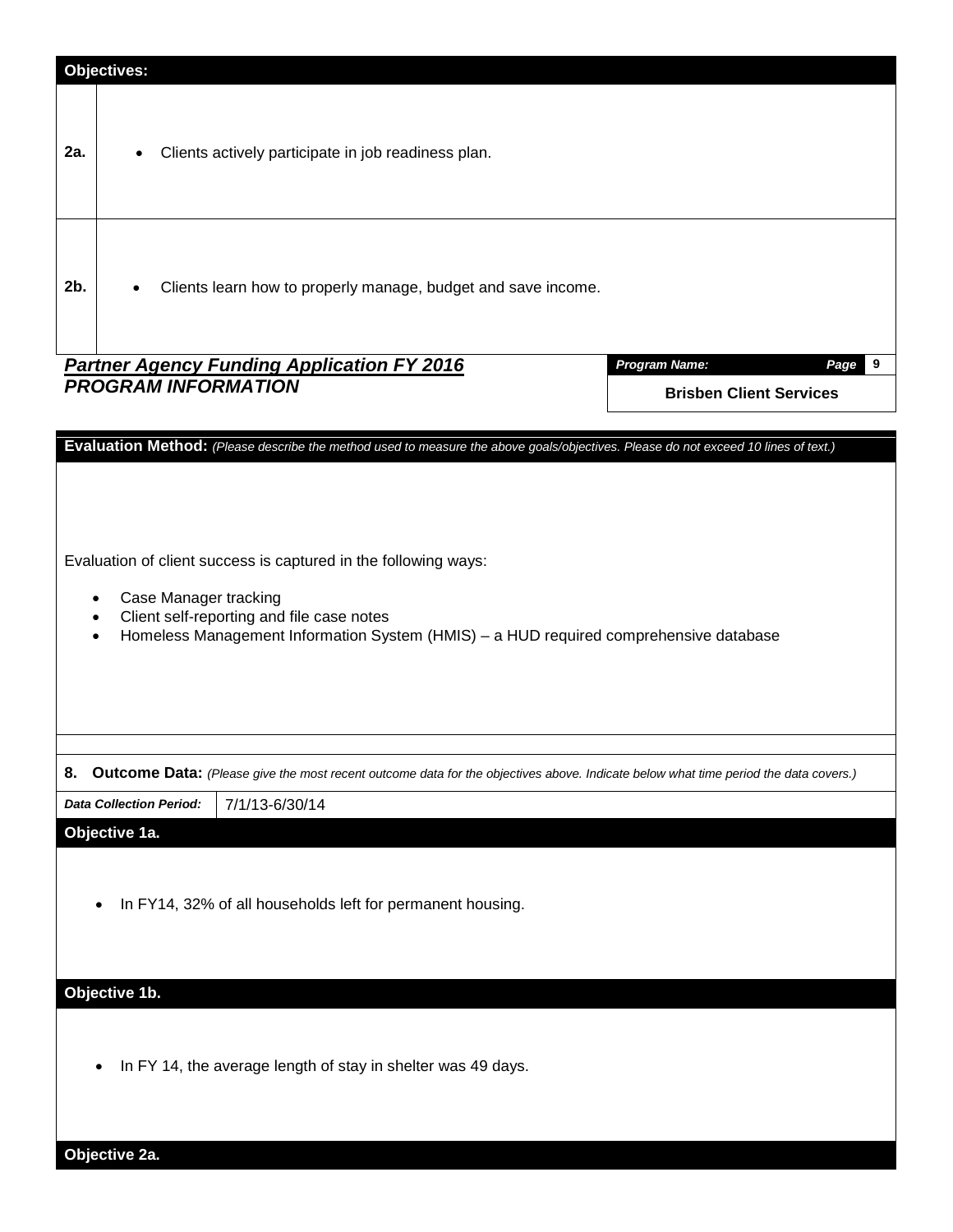• In FY 14, 159 clients participated in the Center's job readiness program.

### **Objective 2b.**

- In FY 14, 103 clients participated in the Center's money savings (escrow) plan and saved a total of \$43,313.17.
- 176 clients (or 32%) actively participated in financial literacy and budgeting programs and returned to permanent housing.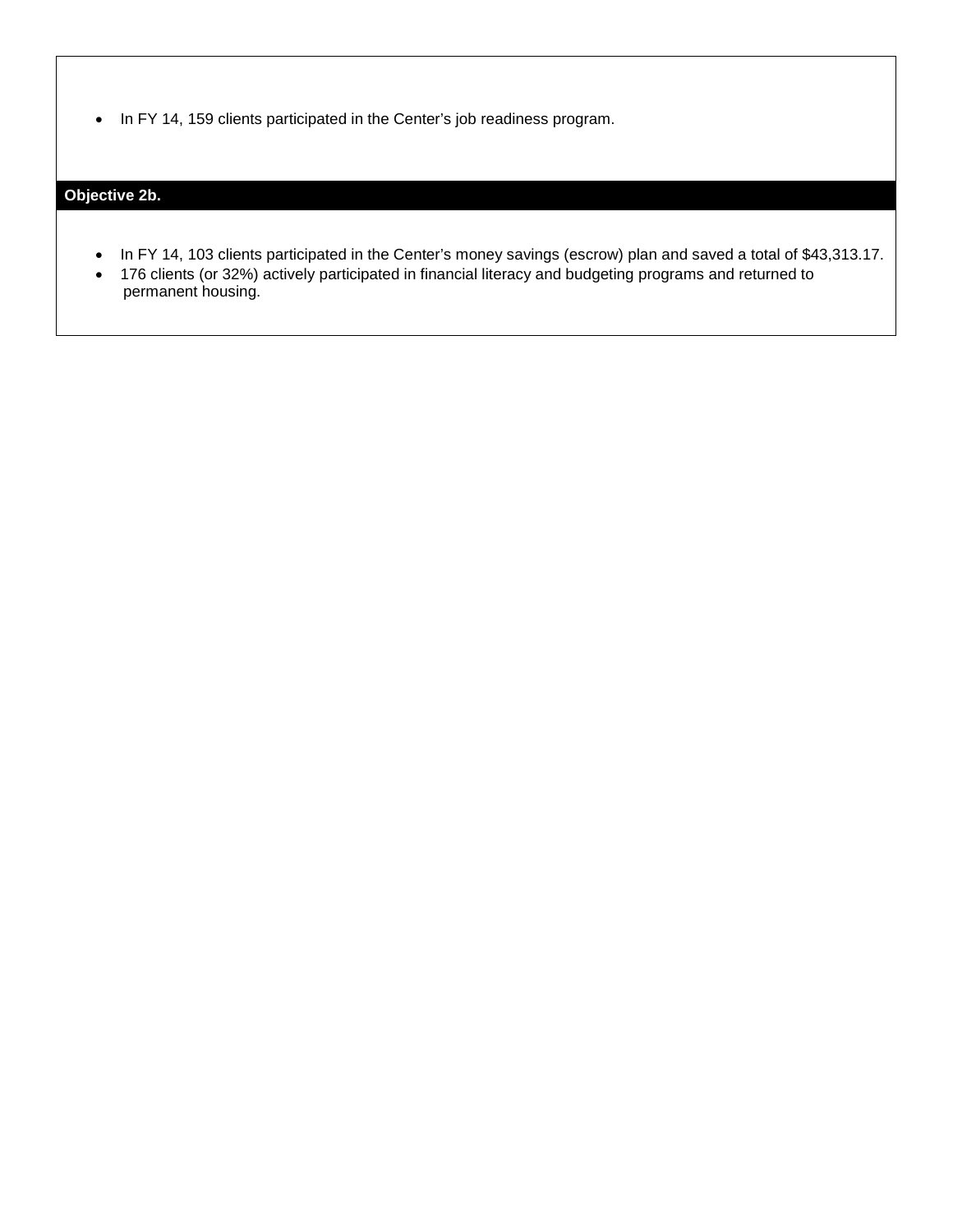### *Partner Agency Funding Application FY 2016 PROGRAM INFORMATION*

*Program Name: Page* **10**

**Brisben Client Services**

**9. Program Goal Updates:** *(Please provide a brief description of the current status of your program goal(s), given your outcome data. For example, if reported data was well below the stated outcome measure, please indicate why you feel that is the case. Also, include how your outcome data will influence or modify the program for the upcoming fiscal year. These descriptions should not exceed 20 lines of text.)*

### **Program Goal 1:**

#### **GOAL 1. Increase the percentage of clients who return to permanent housing.**

 TBC will increase the percentage of clients that return to permanent housing in FY 2016. This will be accomplished first with continuation of all TBC's on-going support program services; as well as, with requested staff positions of the part-time case manager and employment coordinator.

### **Program Goal 2:**

### **GOAL 2. Clients develop and maintain financial stability.**

 TBC will increase the percentage of clients that gain financial stability in FY 2016. This will be accomplished first with continuation of all TBC's on-going support program services; as well as, with support from the requested staff positions of the part-time case manager and employment coordinator.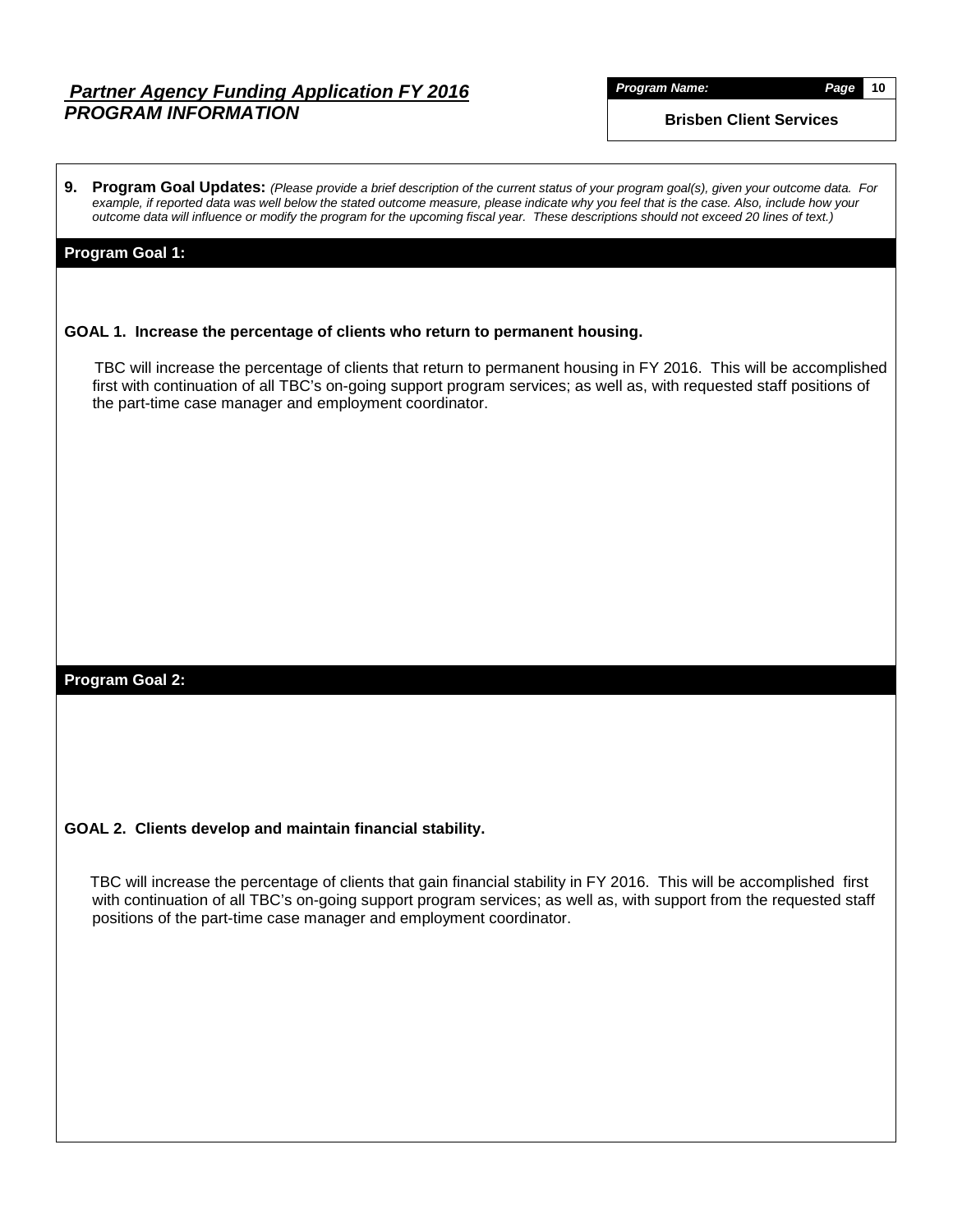# *Partner Agency Funding Application FY 2016 PROGRAM INFORMATION*

### **Brisben Client Services**

| 10. Community Impact: (Please provide at least two examples of how your services have impacted members of our community. This<br>description should not exceed 20 lines of text.)                                                                                                                                                                                                                   |
|-----------------------------------------------------------------------------------------------------------------------------------------------------------------------------------------------------------------------------------------------------------------------------------------------------------------------------------------------------------------------------------------------------|
|                                                                                                                                                                                                                                                                                                                                                                                                     |
| Thurman Brisben Center (TBC) is the PD 16 community's homeless shelter and one of the largest in the state<br>of Virginia serving the homeless in our community 24 hours a day/365 days a year.                                                                                                                                                                                                     |
| In FY 2014 we provided 29,950 bed nights to those with the least in our community.                                                                                                                                                                                                                                                                                                                  |
| In FY 2014 TBC served 550 homeless men, women and children (including 54 families). This was<br>accomplished because of the support and care provided by our state and local governments and the citizens of<br>our community. We provide those experiencing homelessness with a "second chance" to break the cycle of<br>homelessness and do wonderful things with their lives.                    |
| TBC operates frugally providing secure and safe shelter, three meals a day, case management and assistance<br>programs. In FY 2014, the total cost per client/per day was \$23.00.                                                                                                                                                                                                                  |
| We began FY 2015 with an annual budget shortfall, of over \$40,000. We have started and/or ended with an<br>annual budget deficit the last three years.                                                                                                                                                                                                                                             |
| We are currently operating with less than a three month operating reserve.                                                                                                                                                                                                                                                                                                                          |
|                                                                                                                                                                                                                                                                                                                                                                                                     |
| 11. Collaborative Impact: (Please describe how the community would be impacted if your agency were dissolved or merged with another                                                                                                                                                                                                                                                                 |
| partner agency. This description should not exceed 20 lines of text.)                                                                                                                                                                                                                                                                                                                               |
| The Thurman Brisben Homeless Shelter, Inc. (TBHS, Inc.) has successfully operated the greater community's homeless<br>$\bullet$<br>shelter for PD 16 for the last yen years. They have served and provided a "second chance" to thousands of homeless men,<br>women, children and families in that ten years. It serves as the foundation for PD 16's response to homelessness in our<br>community. |
| The Thurman Brisben Center 80-bed facility exists because of a cooperative effort and 10-year agreement in 2004 between<br>$\bullet$<br>the City of Fredericksburg and TBHS, Inc. In the years from 2004-2014 the center's operations were also supported by<br>county governments, United Way, churches and citizens.                                                                              |
| TBHS, Inc. has just recently satisfied the original agreement and now has clear title to the facility.                                                                                                                                                                                                                                                                                              |
| If Brisben is not adequately funded and TBHS, Inc. were required to close the facility, a major community investment would<br>be lost. There is no local nonprofit with the experience and the facility to successfully operate a large scale emergency<br>homeless shelter.                                                                                                                        |
| With a closure of Brisben local governments would need to identify and contract with a new nonprofit, or private company<br>with the experience and a facility to provide these services.                                                                                                                                                                                                           |
| Almost certainly any replacement provider would be much more costly to local governments. The alternative would be<br>hundreds of the homeless on the streets of the greater community with increased service demands on the greater<br>community health, criminal justice and social service providers.                                                                                            |
|                                                                                                                                                                                                                                                                                                                                                                                                     |